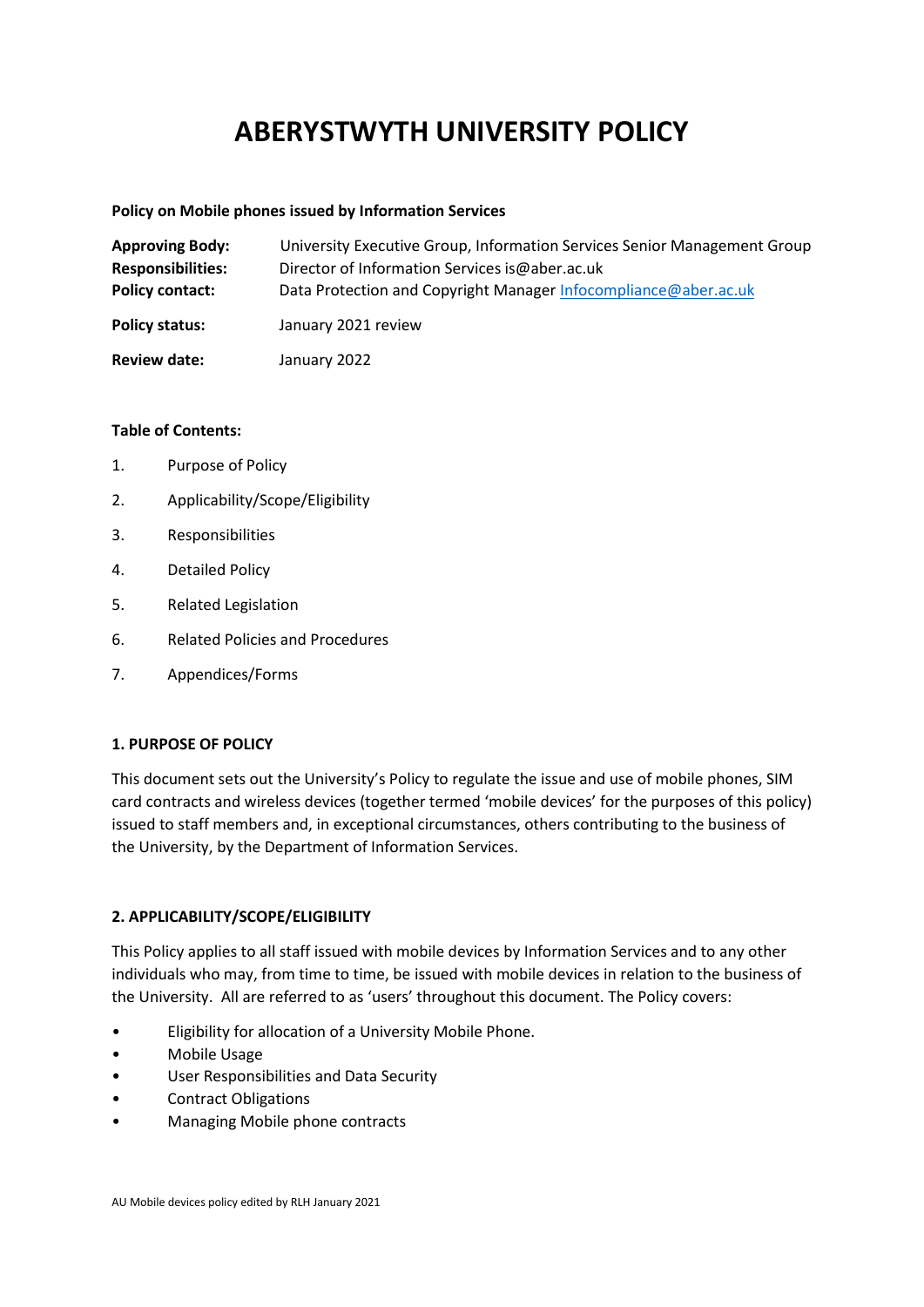## **3. RESPONSIBILITIES**

3.1 Information Services Senior Management Group is responsible for the development, implementation, monitoring and review of this Policy.

3.2 Other levels of responsibility are detailed in the Policy section below

## **4. POLICY**

## **4.1 Principles**

4.1.1 The University will only provide a mobile phone/device if there is a clear business requirement specific to the individual role.

4.1.2 With the exception of members of the Executive Group, Institute Directors and Heads of Departments (who may request mobile devices for themselves), all requests for a mobile phone must be made by completing the mobile phone application form as found on the University Information Services website. This will require authorisation from an Institute Director or Head of Department who will only authorise the application once the business case has been assessed by them using the criteria listed in 4.1.3 below.

4.1.3 The eligibility of a user for allocation of a mobile device will be evaluated against one or more of the following criteria:

The user is required to be available outside business hours to assist with critical business functions of the University (e.g. responding to emergency situations, responding to ICT or building infrastructure problems)

The user is required to make regular calls when away from the office

The user is required to spend frequent or prolonged periods off campus

The user is required to spend frequent periods working alone

There is an identifiable and proportionate benefit to the University, such as Work allocation via a mobile phone app a SIM card in experimental systems or fire alarms etc.

4.1.4 Allocation of devices is determined on the basis of cost effectiveness and not personal choice.

4.1.5 Requests which are not appropriately authorised will not be processed.

4.1.6 Mobile devices ordered subsequent to such a request will normally need to be picked up in person by the intended user who should be able to present a current form of photo-identification.

4.1.7 In every case, devices should be collected within 7 days of the user being informed that the University has received that device.

4.1.8 Line Managers, senior staff and Information Services may view usage reports for monitoring compliance with this Policy.

4.1.9 Eligibility must be reassessed whenever a user/staff member transfers to a different post.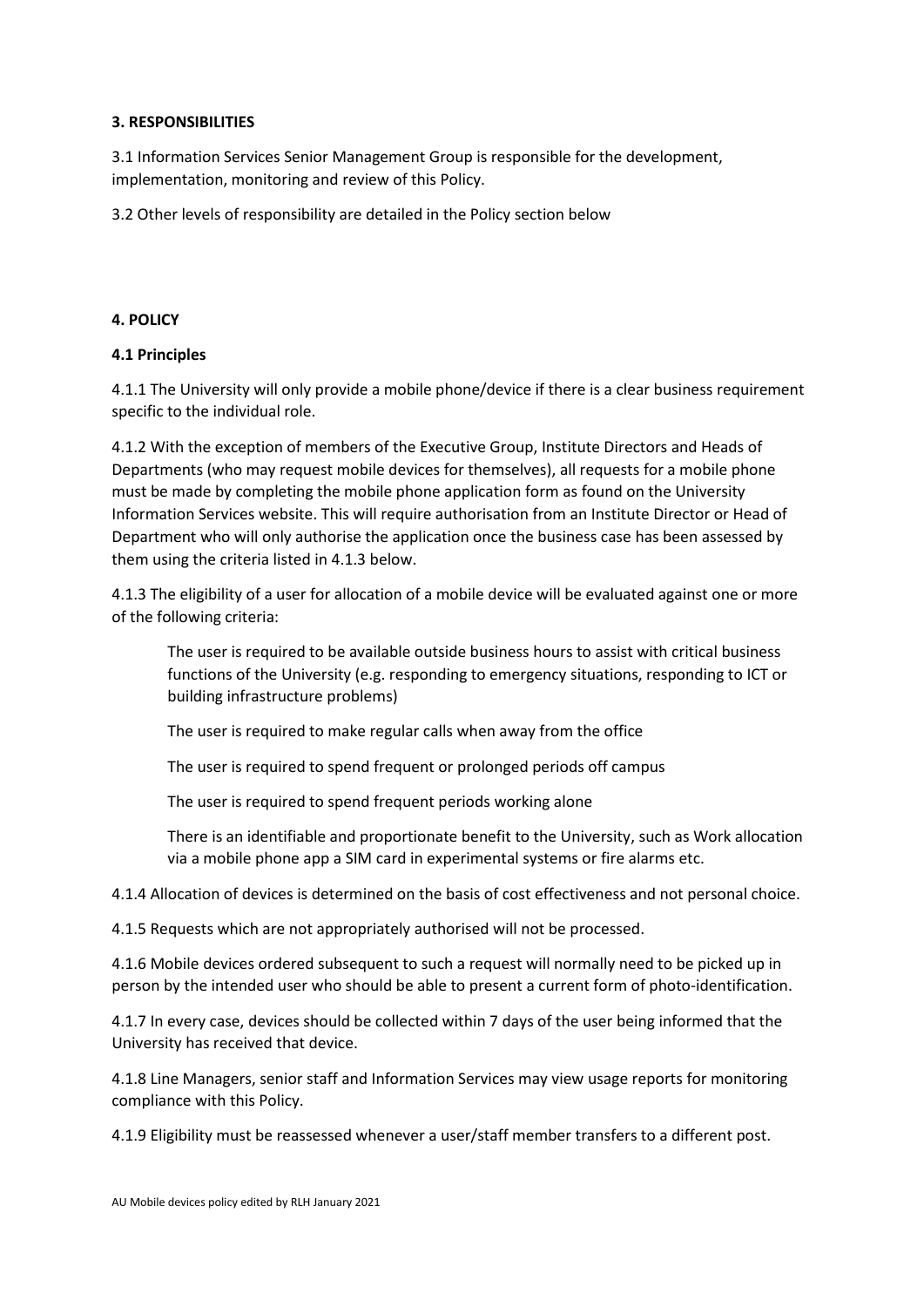4.1.10 Mobile devices may be issued to a Department or section, rather than an individual, where there is a clear and legitimate need.

4.1.11 AU mobile devices will (wherever possible) be supplied with international and data roaming capability disabled. Users requiring these services will need to provide evidence of need and appropriate authority from their Director or Head of Department.

4.1.12 Upgrading to a new model of mobile device will also require authorisation if the existing model is still in working order.

4.1.13 Disposal of phones, all phones once a user has finished with them must be sent to Information Services to be placed back to factory settings or destroyed. This will ensure the wiping of any sensitive data that may be on the phone. If the department still require the phone for other users the phone will then be sent back for reuse following a data reset. Any phone that's old or broken and left for disposal, or been replaced by insurance swap outs may be used by information services as spare parts or repairs where appropriate.

## **4.2 Mobile Usage**

4.2.1 Mobile equipment issued by the University should, primarily, be used for work‐related business and communications.

4.2.2 Use of, or subscription to, premium and/or interactive mobile services using a University device is prohibited. This includes, but is not limited to, the downloading or forwarding of ringtones, videos and mobile-TV. Failure to comply may lead to disciplinary action being taken.

4.2.3 University mobile devices must not be used for the purposes or illegal transactions, harassment, obscene communications or any other activity which might breach another University policy.

4.2.4 The University does not permit the transfer of the University SIM card from the supplied handset to a personal device. This may incur substantial cost for incorrect tariff usage and the University will seek full recompense for any additional charges incurred. Such action might also cause serious security breaches where the device carries confidential or sensitive University data.

4.2.5 Users must not use a University mobile device whilst operating a motor vehicle. Any fines incurred as a result of traffic regulation breaches are the responsibility of the user involved.

4.2.6 Users may, on the payment of an extra charge (£10 per month – to be arranged via the Finance Department), utilise mobile devices for personal use. If this facility is made use of, it is on the condition that there is:

- ‐ No overseas use
- ‐ No use of premium rate phonelines
- ‐ No downloading of data in excess of the maximum limits set

If any of the above do become necessary, permission must be sought from the Director of Finance and a further charge may be levied.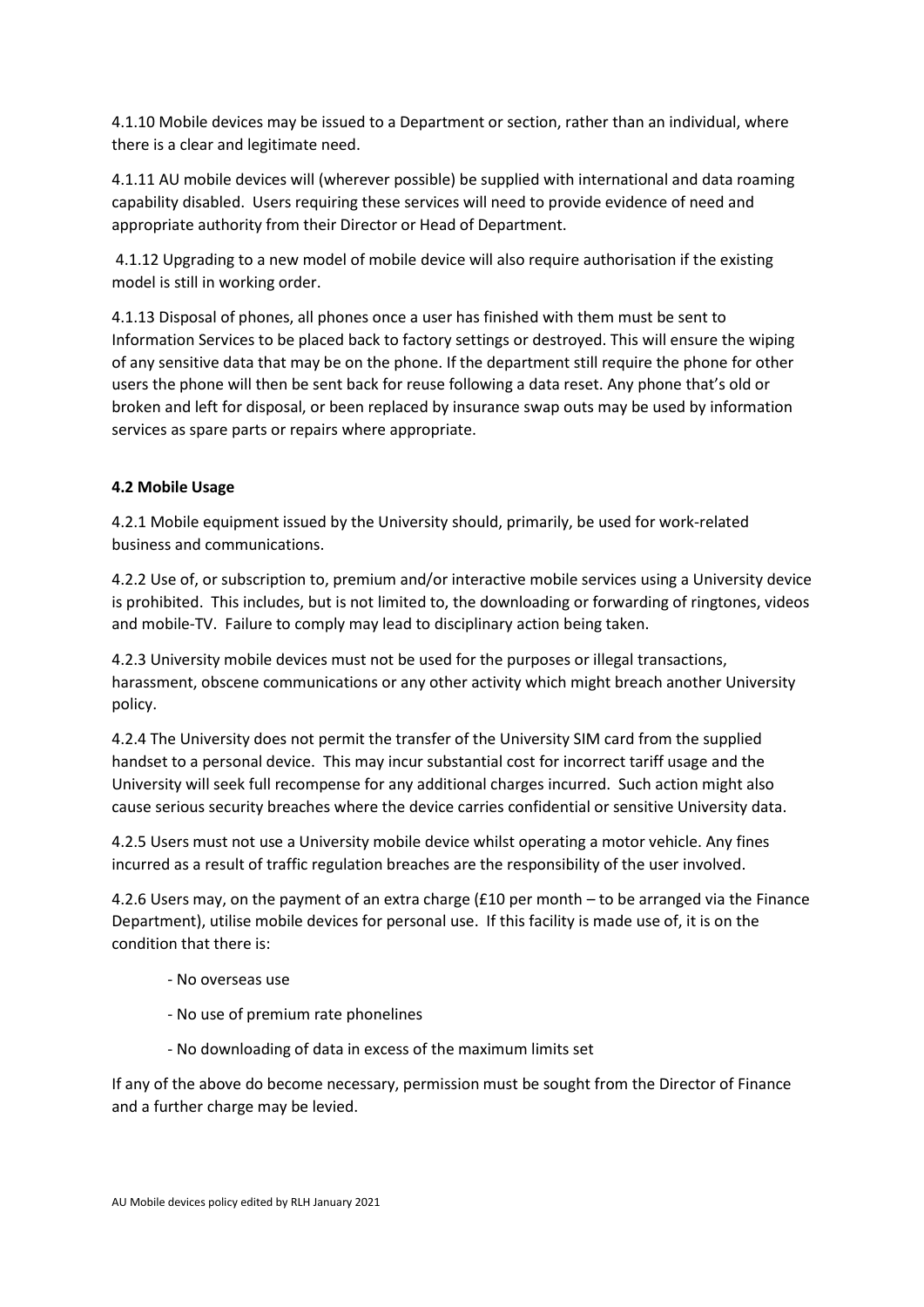4.2.7 User's must not install any un-signed applications to the device, this means only applications sourced via the Android or Apple "Play Store" app is allowed, unless directed by line management for specific departmental applications.

## **4.3 User Responsibilities**

4.3.1 Users who are allocated a mobile device will be held responsible for the handset and all calls made and other charges incurred. It is therefore essential that devices are kept secure at all times and use by anyone other than the named individual is prohibited. Users should take all reasonable and practical precautions to keep the device safe from damage, loss or theft.

4.3.2 The handset/SIM PIN code or other security locking system should always be used. Sensitive information (e.g. personal data, passwords, or any other data that could bring the University into disrepute should it fall into the wrong hands) must not be stored unsecured on a mobile device.

4.3.3 Handsets that are lost or stolen must be reported immediately to Information Services (2400 or 01970 622400 if outside the University) so that the handset can be deactivated. It is strongly recommended that users keep a separate note of their handset's IMEI number as this will need to be provided to the mobile provider to deactivate the handset, and also note their SIM number.

4.3.4 If a device is stolen, the user must report the theft to the police immediately and obtain a case number. Information Services should then be informed.

4.3.5 If a user loses more than three mobile devices within any one‐year period, then the University reserves the right to refuse to issue any further devices to that individual.

4.3.6 Mobile devices remain the property of the University at all times and must be surrendered when a member of staff leaves employment or a user ceases to work on behalf of the University, or on demand by the head of department, or by Human Resources or Information Services. Users can purchase their mobile phone if desired and permitted by their department head or director. There is normally a fee for the value of the phone and this is negotiated by the department and the user.

4.3.7 Departments are responsible for ensuring that users issued with mobile devices have returned phones to the budget‐holder or directly to Information Services

## **4.4 Contract Obligations, Budget‐holder and other Responsibilities**

4.4.1 No phone changes or re-allocations should be made unless approved by the departmental head, director or designated phone admin for the given department, further more information services must be informed for internal recharging and record keeping purposes.

4.4.2 Local or departmental budget‐holders are responsible for:

- ‐ reviewing ongoing requirements for each mobile device funded from their budget
- ‐ reviewing the summary bills and addressing high call and data usage
- ‐ consulting Information Services regarding user charges

4.4.3 Porting of numbers to individuals for personal use will only be permissible via prior agreement from Director or Head of Department and from Information Services.